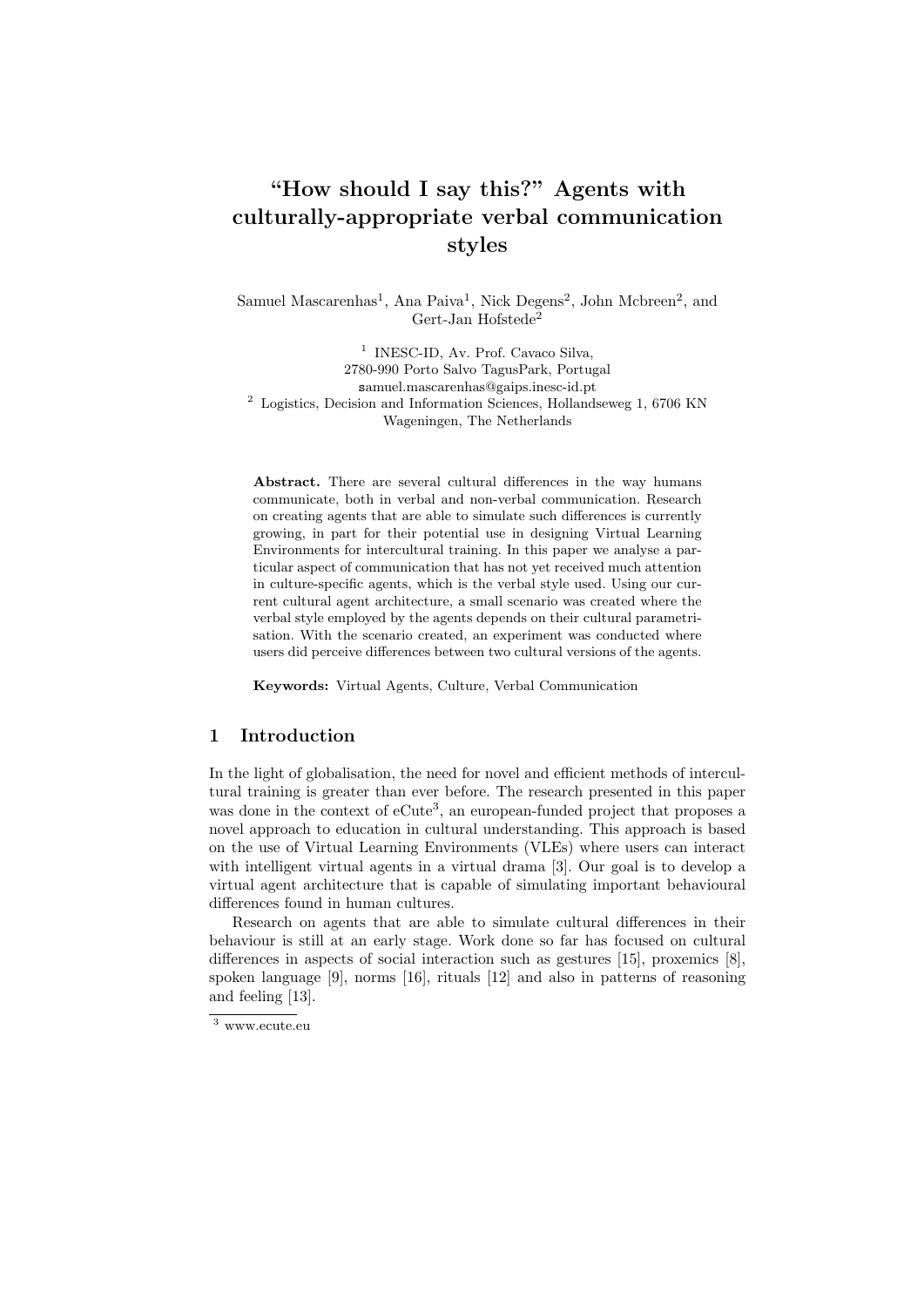In this paper we will focus on exploring cultural differences in a different aspect of communication, namely the verbal style used which refers to how a particular message is framed. As stated in [17], "intercultural miscommunications often occur because individuals use cultural-laden habits and assumptions to interpret each other's verbal messages and verbal styles." In addition, "individuals are frequently unaware of their ethnocentric-based verbal interpretations and evaluations." [17]

To better understand the impact on users of using different verbal styles in virtual agents we created a scenario with two agents who have a small conversation with each other. Two versions of the agents were created that only differed on the verbal style employed by the agents. The different verbal styles chosen are linked to the Hofstede dimensional model of cultural variability across nations [4]. A user study was then conducted to determine how users would perceive the two different versions.

The outline of this paper is described as follows. In section 2 we present some background on culture theory. Afterwards, in section 3 the conceptual approach to linking culture to different verbal styles is discussed, followed by its integration in a virtual agent architecture in section 4. In section 5, the design of the case study used to perform an evaluation is discussed. Finally, after analysing and discussing the results obtained in section 6, we draw some conclusions and present some future work.

# 2 Background on Culture

The notion of culture is a very complex one with a multitude of possible definitions [10]. Nevertheless, House et al. [6] affirms that "despite lack of consensus among scholars, there are several essential common threads that run throughout the various conceptualisations and definitions of the construct generally referred to as culture." He argues that culture often refers to "collectivities in which the members share several psychological commonalities - assumptions, beliefs, values, interpretations of events (meanings), social identities, and motives - and abide by a set of shared norms in a common manner."

Geert Hofstede analysed a large-scale empirical study across many countries, from which he observed how national cultures are different from each other in terms of values. From that study [4] four dimensions of cultural variability were derived: (1) individualism vs collectivism, (2) power distance, (3) uncertainty avoidance and (4) masculinity vs femininity. Later, two additional dimensions were found and added to the theory [5], namely, (5) long-term orientation vs short-term orientation and (6) indulgence vs restraint.

Each of these dimensions indicate a different set of general behavioural tendencies that are shared by members of the society and reflect cultural values. For instance, the more individualistic a culture is the more people stress the importance of individual rights. Also, there is a greater expectation that everyone should be responsible only for themselves and their immediate family.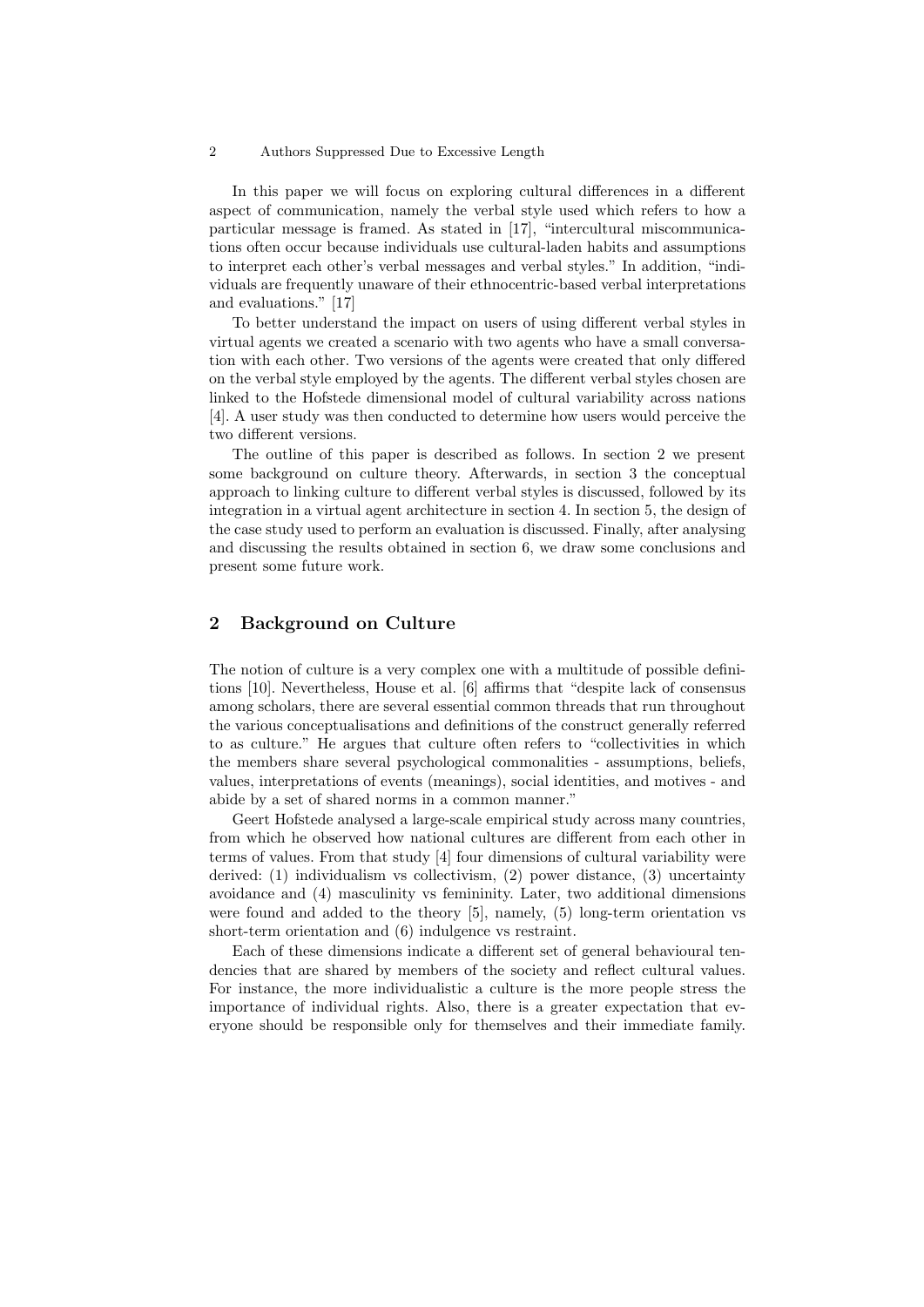Conversely, in highly collectivistic cultures, everyone looks out for one another in exchange for unquestioning loyalty.

Note that these general tendencies should be not considered deterministic, since other factors such as the individual's personality, also play an important role in influencing behaviour. Still, we argue that this dimensional model is a good basis for our work because it is based on a broad empirical study and because it provides us with a framework to characterise cultural aspects of behaviour that are closely related to the different values of each culture.

# 3 Cultural differences in verbal communication styles

In addition to being the vehicle trough which culture is transmitted, language is also itself a product of culture, being shaped in a way that reflects cultural values. An important example of a strong relationship between language and culture is found in the different preferences for verbal styles across cultures [17]. Different verbal styles reflect different cultural values as they are manifested in the tone of voice, the intention of speaker and the verbal content of the message. In [17], three different stylistic modes of verbal interaction are identified. They can be summarised as follows.

- Direct vs Indirect refers to the degree to which the content of the message and the tone of voice reveal the speaker's intentions. In the direct verbal style the intentions of the speaker are enunciated in a clear and direct manner. On the other hand, in the indirect style the intention of the speaker is implied rather than being stated in an explicit manner.
- Person-Oriented vs. Status-Oriented these two styles differ on the importance of formality when addressing others. In the person-oriented verbal style, informality and casualness are preferred over formal codes of conduct. Conversely, in the status-oriented verbal style the status distance of the role relationship between the communicators is emphasised.
- Self-Enhancement vs. Self-Effacement the self-enhancement verbal style is characterised by the importance attributed to self-boasting. In this style, individuals are encouraged to talk often about their accomplishments and qualities to others. On the other hand, the self-effacement verbal style emphasises being modest and humble.

Even though individuals from all cultures use each one of these verbal styles for specific situations, different cultures exhibit a different general preference for one style over the other [17]. These general preferences can be associated to different scores on Hofstede's dimensional model. For instance, individualistic cultures usually prefer the direct style since a core belief of these cultures is that "honest people speak their mind" [7]. In contrast, in a collectivistic culture people tend to adopt the indirect style to avoid confrontations and preserve harmony. Concerning the status-oriented style, it is preferred in a culture with a high power distance where "style of speech is formal and acknowledges hierarchical positions. [7]. Finally, one of the key characteristics of feminine cultures is that "everybody is supposed to be modest, soft-spoken and empathetic". As such, the self-effacement verbal style should be preferred in these cultures.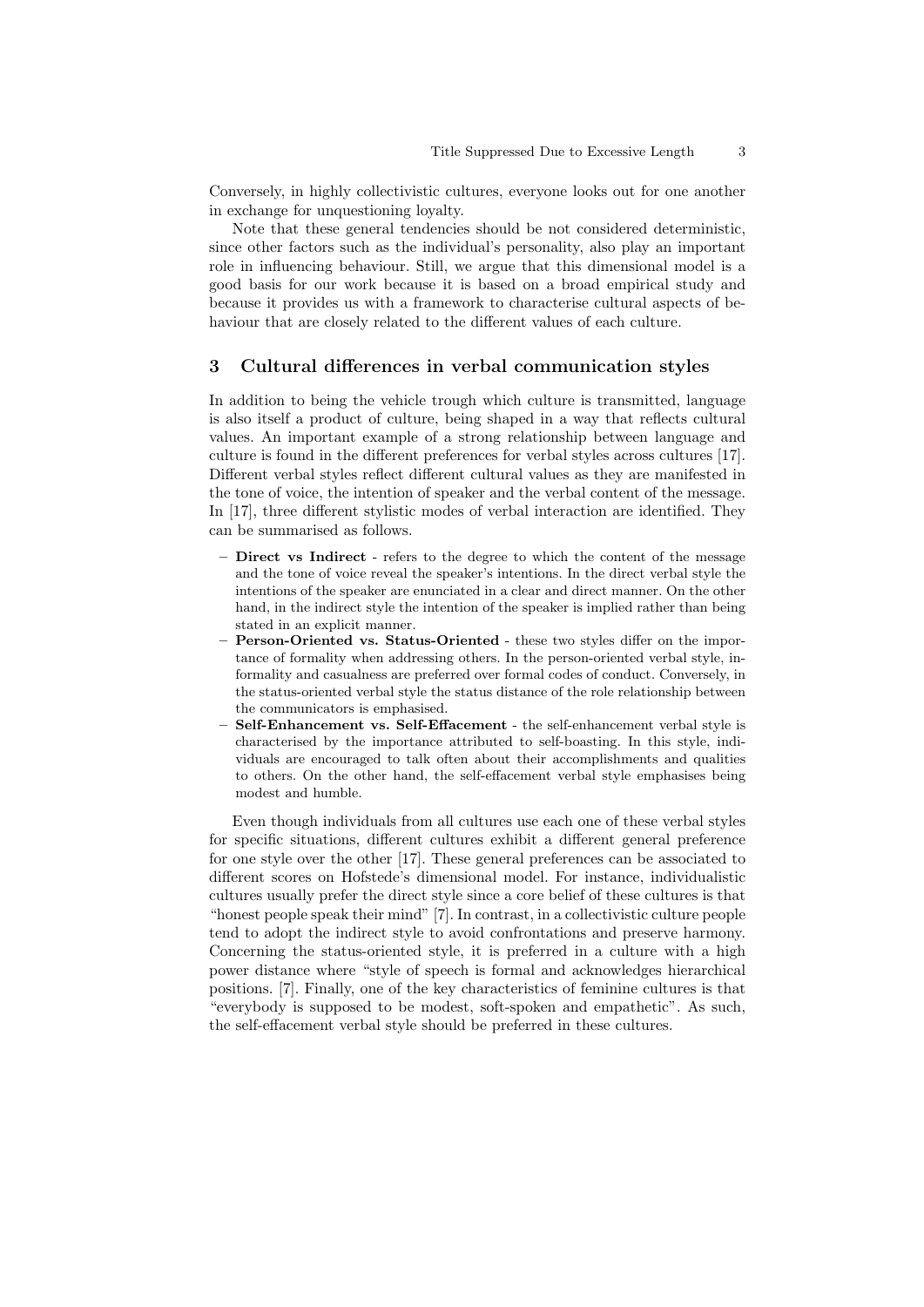# 4 Modelling Culturally-Appropriate Verbal Styles in Agents

A diagram of the agent architecture for creating virtual agents with different culture-specific behaviour is shown in figure 1. This architecture was implemented by extending FAtiMA, an emotional agent architecture [1] based on the BDI paradigm [2] that implements the OCC model of emotions [14]. In the resulting architecture, there are three types of cultural parameters that influence the agent's appraisal and action selection: (1) symbols, (2) rituals, and (3) dimensions.



Fig. 1. Cultural Agent Architecture Diagram

In this architecture, when an event is perceived by the agents' sensors its meaning is translated according to the culture's predefined symbols, using a simple association mechanism. For instance a waving-hand can be translated as a casual greeting in one culture or as an insult in a different culture. Afterwards, the event is appraised to determine the emotional response of the agent. There are two main appraisal processes, the Deliberative Appraisal handles emotions related with goals (e.g. satisfaction, disappointment) while the Reactive Appraisal generates the other OCC emotions (e.g. pride, shame).

After the agent's internal state is updated, a continuous planner revises the agent's plans and selects the best action for its current intention. The agent also has a reactive behaviour component that is capable of triggering fast emotional reactions. All the dialogue is carried out through a special type of action: Speech Acts. Similar to regular domain actions (e.g. eat, kick, push), speech acts are defined with an arbitrary set of preconditions and effects. This enables the plan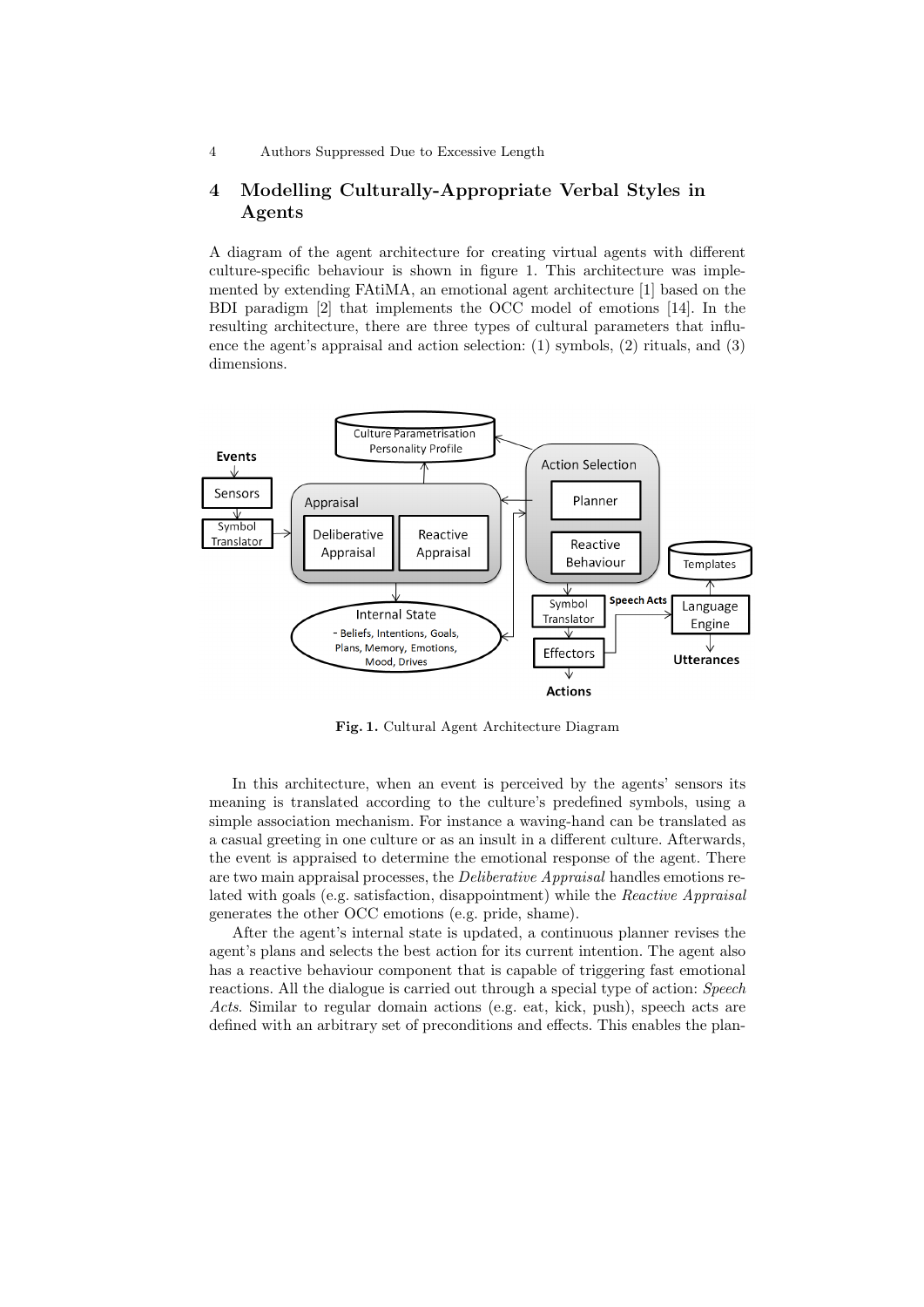ner to make no distinction between regular actions and speech acts, interleaving them both when constructing a plan to reach a certain goal. The only difference is that speech acts are sent to a language engine that converts it to a specific utterance using a template based mechanism.

To enable different verbal styles, the following simple mechanism was implemented. Whenever the agent wants to perform a particular speech act, it chooses the verbal style that it wants to use. This selection is directly based on the scores for the cultural dimensions specified in the agent's cultural profile. This means that if the culture is defined with a high individualism/collectivism score, the agent selects the direct/indirect verbal style. The same logic is applied between the power distance and status-oriented vs person-oriented styles and between masculinity-feminity and self-enhancement vs self-effacement verbal styles. The selected verbal style is then sent to the language engine who is responsible to retrieve a matching predefined utterance. For more detailed information on how the cultural parametrisation affects the other components of the agent's behaviour please refer to [12], [13].

### 5 Case Study

To study how users perceive different verbal styles in agent communication, a small agent scenario was created, which consists of a short social interaction between two virtual agents, named Francesco and Horatio (see Figure 2).



Fig. 2. Horatio and Francesco talking to each other

Two different versions of these agents (IML and CFH) were created, the IML version is defined as a individualistic, masculine, low power distance culture, whereas the other is defined as a collectivistic, feminine, high power distance culture. As such, the IML version adopts a verbal style that is direct, personoriented and self-enhancing, whereas the CFH version employs a style that is indirect, status-oriented, and self-effacing.

The plot of the interaction can be described as follows. The agents meet for the first time in the woods and greet each other. Table 1 shows the subtle difference between the greeting in the two versions. After the greeting, Horatio asks Francesco if he is familiar with the place, to which Francesco replies no.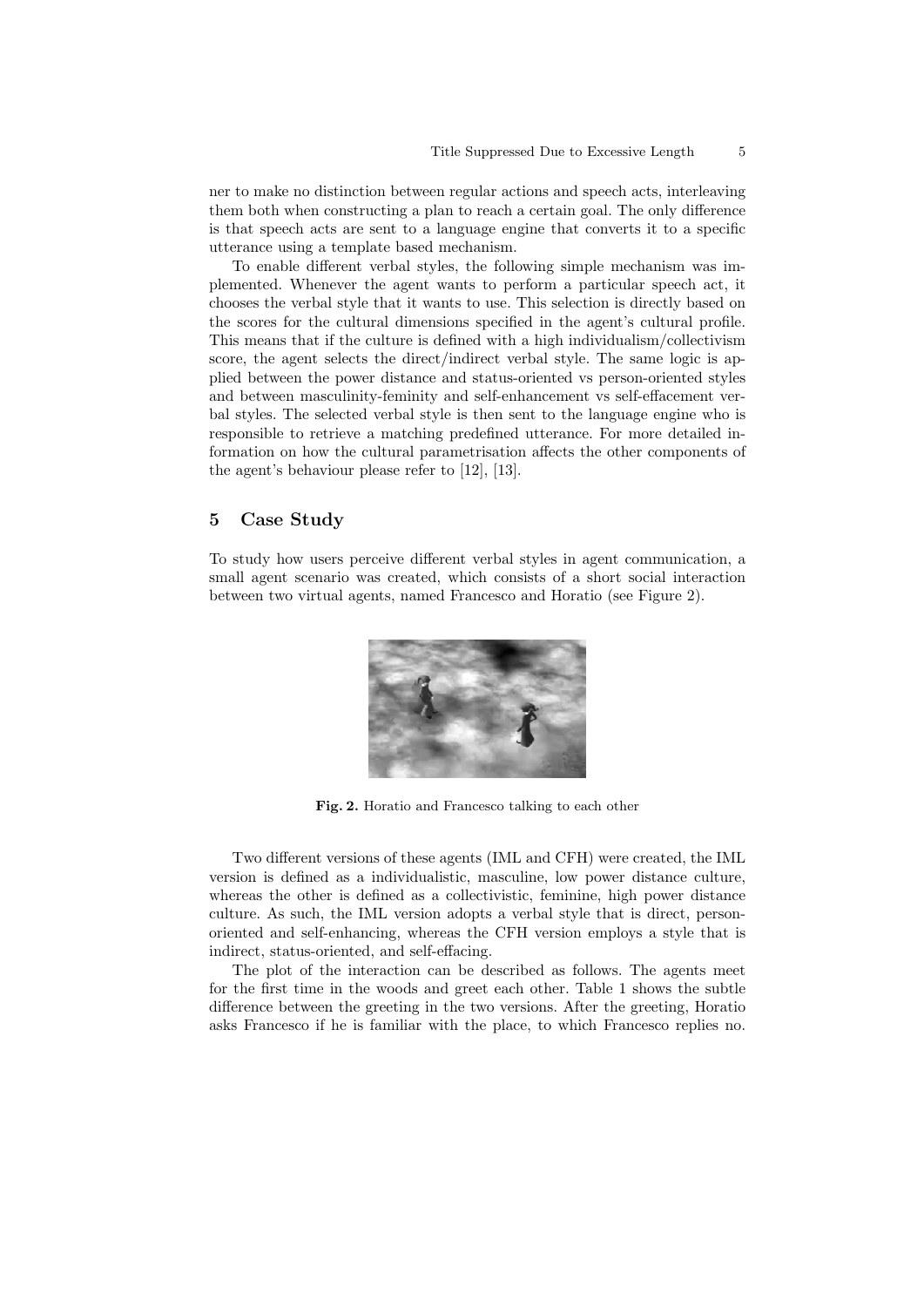Francesco then asks Horatio if he could show him around, using a direct verbal style in the IML version or using an indirect style in the CHF version, as shown in Table 2. In both versions, Horatio agrees to the request. Finally, Francesco asks Horatio if he knows the place well. Horatio then replies using either a selfenhancement or a self-effacement verbal style (see Table 3).

Table 1. Francesco (F) and Horatio (H) greet each other.

| <b>IML: Person-Oriented</b>   | <b>CFH: Status-Oriented</b>              |
|-------------------------------|------------------------------------------|
| F: Hi! My name is Francesco.  | F: Good afternoon! My name is Francesco. |
| H: Hello! My name is Horatio. | H: Greetings! My name is Horatio.        |

Table 2. Francesco asks a favour to Horatio.

| <b>IML:</b> Direct                                                   | $ $ CFH: Indirect                         |
|----------------------------------------------------------------------|-------------------------------------------|
| F: Can you show me around?                                           | F: It would be nice if someone could show |
|                                                                      | me around.                                |
| <b>Table 3.</b> Horatio (H) expresses his knowledge about the place. |                                           |

| IML: Self-Enhancement                                                             | CFH: Self-Effacement                        |
|-----------------------------------------------------------------------------------|---------------------------------------------|
| F: Do you know this place well?                                                   | $\mathbf{F}$ : Do you know this place well? |
| H: Are you kidding? I know these woods H: Well yes, but there's not much to know. |                                             |
| like the palm of my hand.                                                         | It is a small place.                        |

# 6 Evaluation

Using the small case study presented, we performed an evaluation to analyse the impact on users of using different verbal styles in a simple virtual agent interaction. The goal was to see if the user's opinions about the characters would change and to investigate which particular verbal styles the users would find more appropriate.

#### 6.1 Design

A video of each cultural version of the characters was created. Both videos were then segmented into three different clips, one for each verbal style manipulation applied in the interaction (see Table 1, 2, and 3). All of the clips were then used in an online questionnaire. Before starting the questionnaire, participants had to read a small introduction text that indicated they were about to watch two versions, named A and B, of a situation where two characters interact with each other. Since the experiment used repeated measures, participants were randomly assigned to a visualisation order. This means that roughly half of the participants saw version A first, while the others saw version B first.

After each clip of each version, participants were initially asked to state their opinion (using a 7-point Likert scale) about a statement that is related to the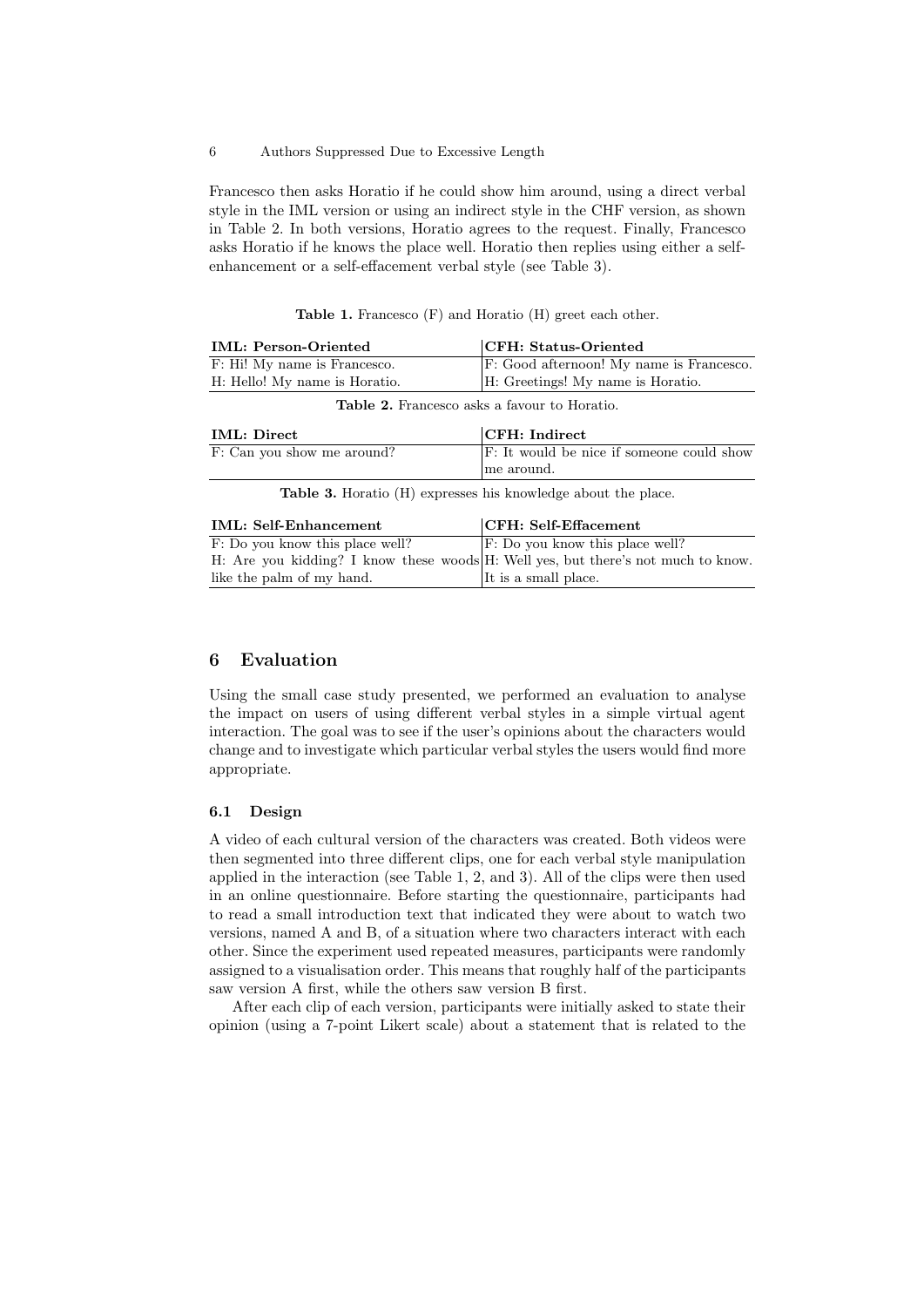perception of the verbal style manipulation that was applied in the clip. For the first clip this statement was "I feel the characters greeted each other in an formal manner"; for the second clip it was "I feel that Francesco asked Horatio to show the place around in a direct manner" and finally the statement for the third clip was "I feel that Horatio expressed his knowledge about the place in a modest manner." The rationale behind these questions was to verify if the different verbal styles applied were being perceived accordingly.

Afterwards, for each clip users had to answer how much they disagreed or agreed that the behaviour observed was appropriate. A 7-point Likert scale was again used. Our hypothesis was that participants would consider the cultural version of the characters that was closer to their cultural background as more appropriate.

Furthermore, to determine how their opinion of the characters would change, participants were asked to characterise the characters according to the following set of bipolar adjective pairs: Approachable / Distant; Trusthworthy / Untrustworthy; Assertive / Unassertive; Independent / Dependent; Polite / Impolite Proud / Humble; Respectful / Disrespectful; Unfriendly / Friendly; Relaxed / Tense; Warm / Cool; Caring / Uncaring; Collectivistic / Individualistic; Serious / Cheerful and Equalitarian / Hierarchical.

#### 6.2 Results

In total, 28 participants (23 male and 5 female) did the experiment. All of the participants were Portuguese aged between 19 and 25 years old. Because the data obtained did not follow a normal distribution and because repeated measures were used, the Wilcoxon statistical test was applied to determine if there were any significant differences between the perception of the two versions.

Verbal style differences - Regarding the user's perception of the different verbal styles applied in each clip of the interaction, users found no significant differences in terms of the formality used in the greeting clip. This result indicates that the difference applied in that clip was too subtle to be noticed. However, there was a significant difference in the other two clips. The direct style was perceived as more direct  $(p < 0, 001; r = 0, 65)$  and the self-effacement style was perceived as more modest  $(p < 0.001; r = 0.83)$ . Both results have a large effect size.

Appropriateness of verbal styles - In Hofstede's dimensional model [4], the Portuguese culture is rated as strongly collectivistic, strongly feminine and with a power distance that is slightly above average. As such, we were expecting that users would regard the indirect and the self-effacement verbal styles as significantly more appropriate than the direct and the self-enhancement ones. Interestingly, the results obtained confirm this hypothesis only for the self-effacement verbal style, with a large effect size  $(p < 0, 001; r = 0, 60)$ . As for the direct vs indirect style, the majority of users found that for this situation both styles were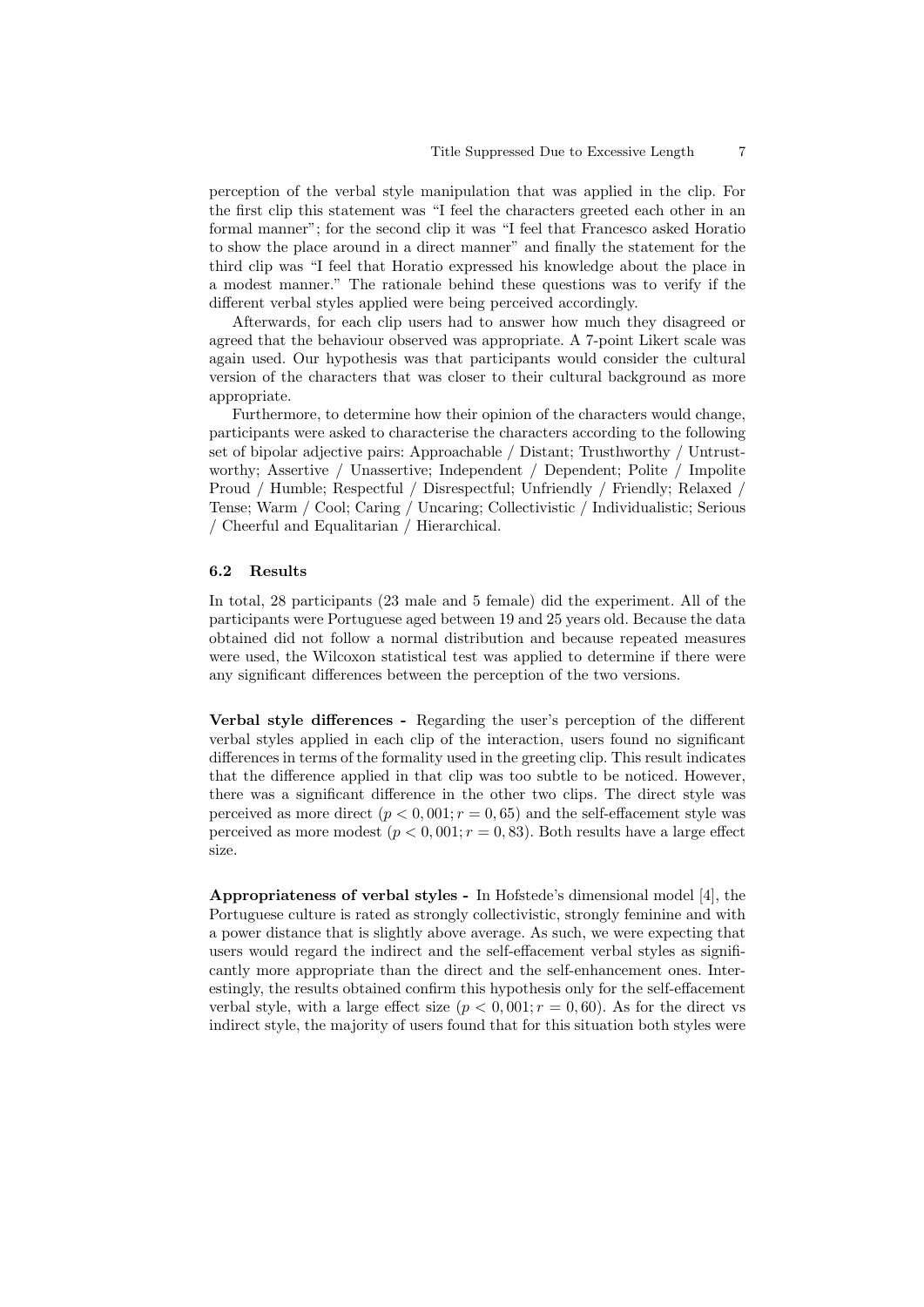appropriate. There was also no significant difference in the perceived appropriateness of the Person-Oriented vs. Status-Oriented styles used in the greeting, most likely because the difference was too subtle.

Adjectives - In terms of adjectives there were several significant differences between the two versions. The CFH agents were significantly perceived as more polite  $(p = 0, 031; r = 0, 40)$ , more humble  $(p < 0, 001; r = 0, 78)$  and more respectful  $(p = 0,005; r = 0,52)$ . On the other hand, the IML agents (individualistic, masculine, low-power distance) were perceived as significantly more cheerful  $(p = 0, 043; r = 0, 38)$  and relaxed  $(p = 0, 046; r = 0, 37)$ . There were no significant differences for the rest of the adjectives used in the questionnaire.

# 7 Conclusion and Future Work

In this paper we presented a model of different cultural preferences for verbal styles that is based on a dimensional model of cultural variability. The model was then integrated in a virtual agent architecture that enables different cultural parametrisations for the agent's behaviour. In the architecture presented, the agent's dialogue actions are treated just like regular actions, with the main difference that they need to be converted to utterances by a language engine. When performing a dialogue action, the agent selects the verbal style it wishes to employ and sends it to the language engine as a parameter. This selection is based on the specified dimensional scores in the agent's cultural profile.

To investigate the impact that the use of different verbal styles would have on the user's opinion about the characters we created a simple scenario where two agents have a small conversation between each other. An experiment was then conducted where participants from Portugal observed two versions of these characters using different verbal styles. Since Portugal is rated as a strongly collectivistic and feminine culture, our hypothesis was that they would regard the indirect and the self-effacement styles to be more appropriate, yet we only could confirm this for the latter. More scenarios would give clearer results. Still, the results obtained indicate that the approach adopted is promising as it can give rise to detectable differences in users' opinions about agents behaviour.

As future work, the proposed model needs to be applied an evaluated in different scenarios with richer situations, where the virtual agents do not only interact between themselves but also with the user. Moreover, the current selection for the verbal style can be significantly improved by considering not only the cultural dimensional score but also other contextual factors, such as the social relationship between the agents.

# References

1. J. Dias and A. Paiva. Feeling and reasoning: a computational model for emotional agents. In Proceedings of 12th Portuguese Conference on Artificial Intelligence, EPIA 2005, pages 127–140. Springer, 2005.